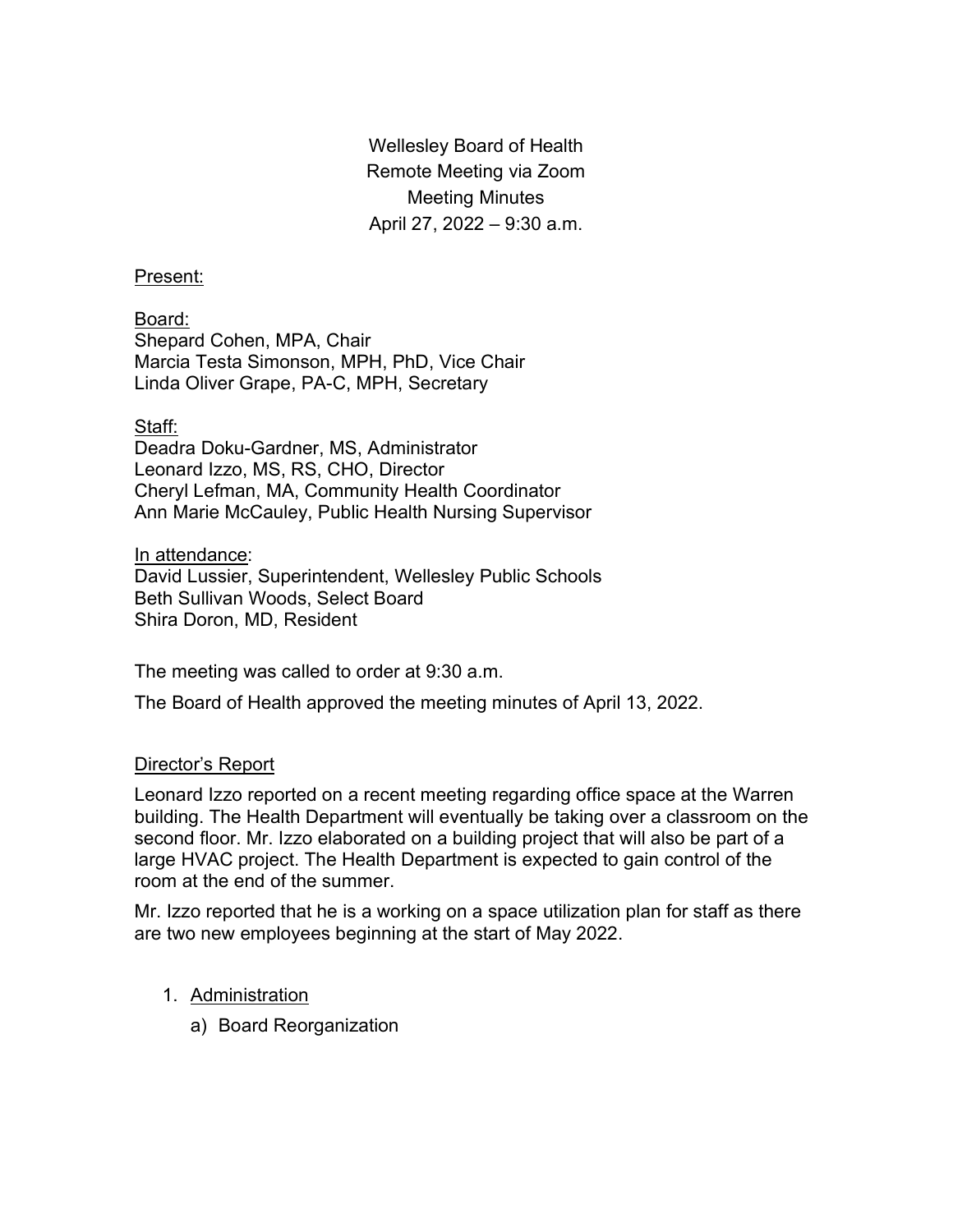Shepard Cohen reported that he will be stepping down as chair in the coming months and there will be a reorganization of board member positions.

#### 1. Community Health

a) COVID Update

Ann Marie McCauley reported that most individuals that are ill are selftesting. These tests are not reportable therefore there is only a snapshot of the numbers of those that are actually positive. In the past week there were 131 cases in Wellesley, 56% of these were college cases.

b) COVID Vaccine Clinics

Ann Marie McCauley reported that the nursing staff continues to run Covid clinics; there have been two clinics thus far. The next clinic is scheduled for May 12, 2022 (vaccine expires May 20, 2022).

c) Keep Well Clinics

Ann Marie McCauley reported that she continues to hold keep well clinics however very few people are attending.

d) Mental Health

Shepard Cohen reported that he has sent out the first revision of the HRS FY23 contract. The Board will review the contract.

e) Wellesley Public Schools (WPS) Update

David Lussier provided an update on the increase of cases due to school vacation week. Today, 74 cases were reported at the secondary level. Many cases reported at the start of this week were for results generated a week ago. Everyone was supposed to have tested before returning to school. Additional test kits are going out to parents, students, and faculty.

Dr. Lussier reported that some students that participated in the art program in Madrid, Spain have tested positive. Some of the trip chaperones and students are still in Madrid recuperating.